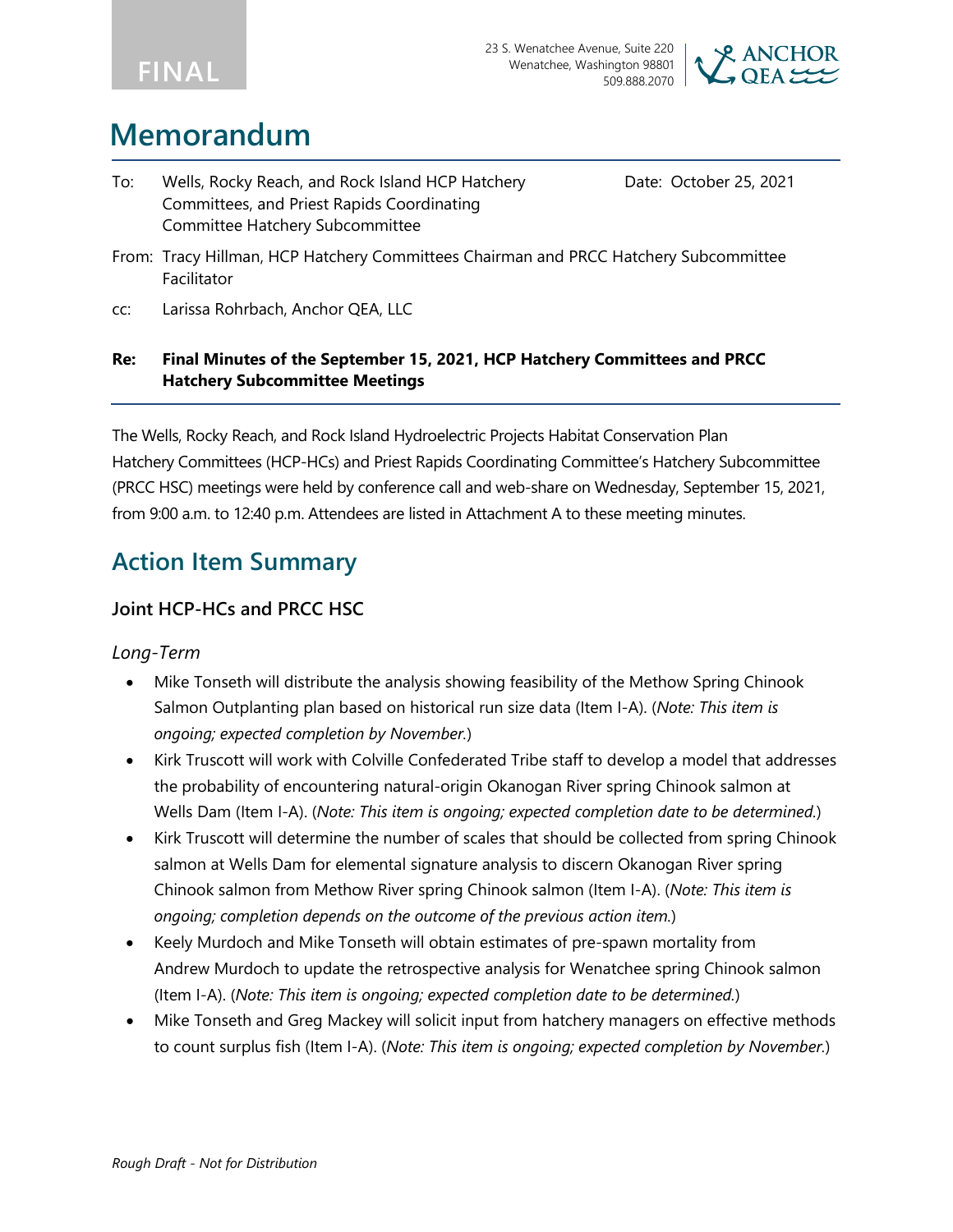#### *Near-Term (to be completed by next meeting)*

- Larissa Rohrbach will file and distribute *10-year Comprehensive Review* chapters and comments to the Committees for review as they are completed. (Item I-A). (*Note: This item is ongoing.*)
- Grant PUD and Chelan PUD will distribute a final version of their responses to Yakama Nation comments on the draft Statements of Agreement on Sockeye Salmon Obligation (Item I-A). (*Note: This item is ongoing*.)
- Todd Pearsons and Catherine Willard will revise Grant and Chelan PUD's draft Statements of Agreement on Sockeye Salmon Obligation for approval in the September or October meeting (Item I-A). (*Note: This item is ongoing.*)
- Mike Tonseth will finalize a summary and convene the Joint Fisheries Parties to seek agreement on an approach for calculating natural-origin return and smolt-to-adult survival rates for use in the Biological Assessment and Management Plan calculation. Tonseth will inform Tracy Hillman of progress within the Joint Fisheries Parties and any need for an additional conference call with the HCP-HCs and PRCC HSC (Item III-A).
- Tracy Hillman will seek agreement from U.S. Fish and Wildlife Service representatives on moving forward to calculate steelhead mitigation obligations using passive integrated transponder tag (PIT)-based estimates of smolt-to-adult survival rates in the Biological Assessment and Management Plan calculation and sensitivity analysis (Item III-A).

#### **Rock Island/Rocky Reach HCP-HCs**

• Catherine Willard will prepare for the Rocky Reach Fish Forum and U.S. Fish and Wildlife Service biologists a written summary of past modifications to Tumwater Dam fish trapping operations to facilitate lamprey passage at night during the month of September and the proposed change to allow trapping at night to capture additional steelhead broodstock, with a summary of steelhead and lamprey counts to date. The summary will be distributed to Rock Island/Rocky Reach HCP-HC for approval of the change in operation no later than September 20, 2021 (Item II-B). *(Completed on September 17, 2021*).

### **Wells HCP-HC**

None.

#### **PRCC HSC**

None.

### **Decision Summary**

• The Rock Island/Rocky Reach HCP-HC approved a change in Tumwater Dam trapping operations to trap steelhead 24 hours/7days/week, manned or unmanned, to improve the collection of steelhead broodstock for the remainder of September 2021.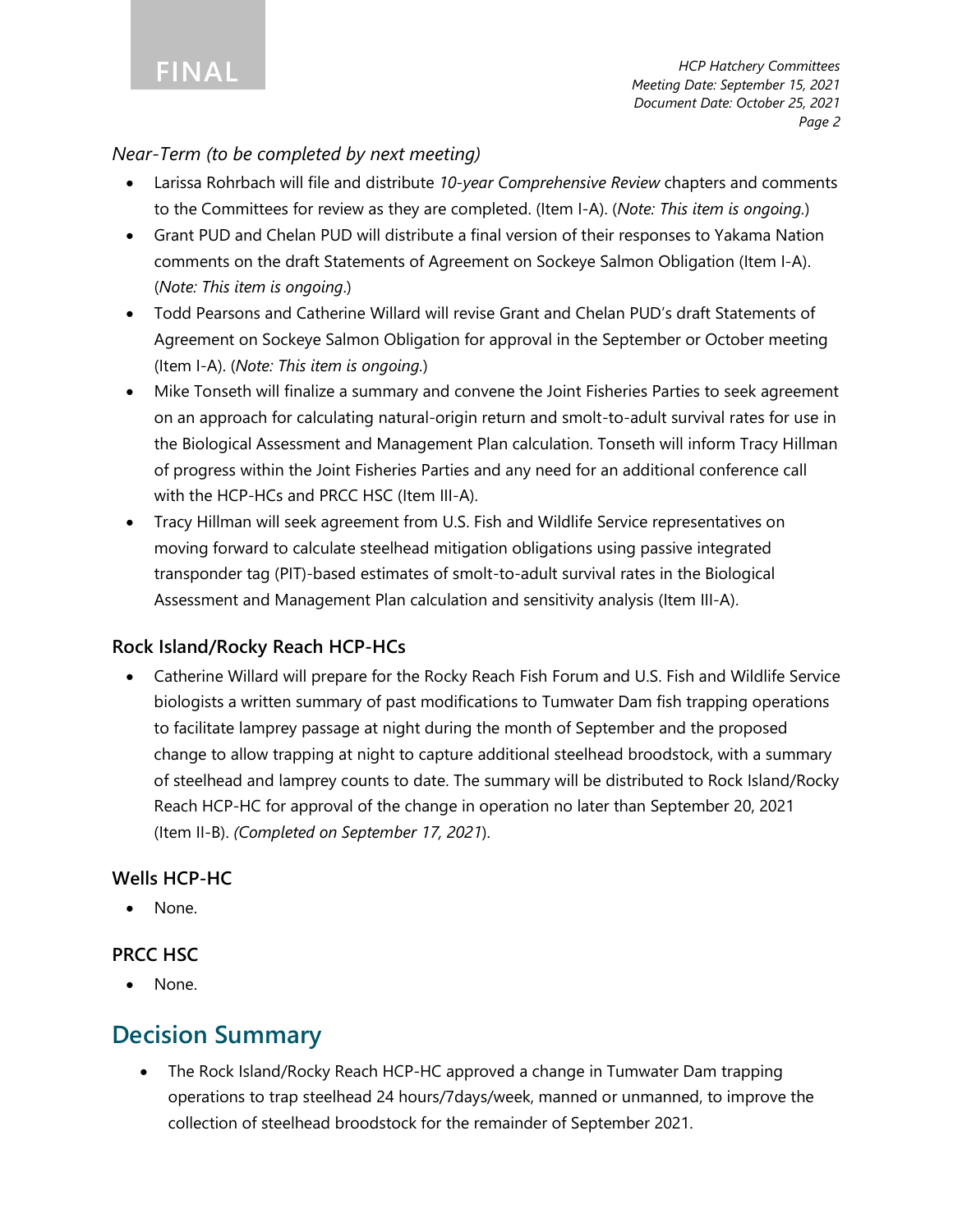### **Agreements**

• None.

### **Review Items**

• The list of *10-year Comprehensive Review* chapters that are currently available for review was distributed by Larissa Rohrbach with an updated review schedule on September 15, 2021.

## **Finalized Documents**

None.

### **I. Welcome**

#### **Review Agenda, Announcements, Approve Past Meeting Minutes, Review Last Meeting Action Items**

Tracy Hillman welcomed the HCP-HCs and PRCC HSC and read the list of attendees (shown in Attachment A). The meeting was held via conference call and web-share because of travel and group meeting restrictions resulting from the coronavirus disease 2019 (COVID-19) pandemic. Hillman reviewed the agenda and asked for any changes to the agenda. Catherine Willard added an agenda item on trapping at Tumwater Dam during the month of September 2021. All HCP-HCs and PRCC HSC representatives approved the revised agenda.

Revised minutes from the August 18, 2021, meeting were reviewed. Members of the HCP-HCs and PRCC HSC that were present approved the minutes. Kirk Truscott provided his approval by email following the meeting on September 22, 2021. U.S. Fish and Wildlife Service (USFWS) representatives were not present in today's meeting and provided their approval by email on October 8, 2021.

Action items from the HCP-HCs and PRCC HSC meeting on August 18, 2021, were reviewed and discussed *(Note: Italicized text below corresponds to action items from the previous meeting*).

### *Joint HCP-HCs and PRCC HSC*

#### **Long-Term**

- *Mike Tonseth will distribute the analysis showing feasibility of the Methow Spring Chinook Salmon Outplanting plan based on historical run size data (Item I-A). (Note: This item is ongoing; expected completion by November.)*
- *Kirk Truscott will work with Colville Confederated Tribe (CCT) staff to develop a model that addresses the probability of encountering natural-origin Okanogan River spring Chinook salmon at Wells Dam (Item I-A). (Note: This item is ongoing; expected completion to be determined.)*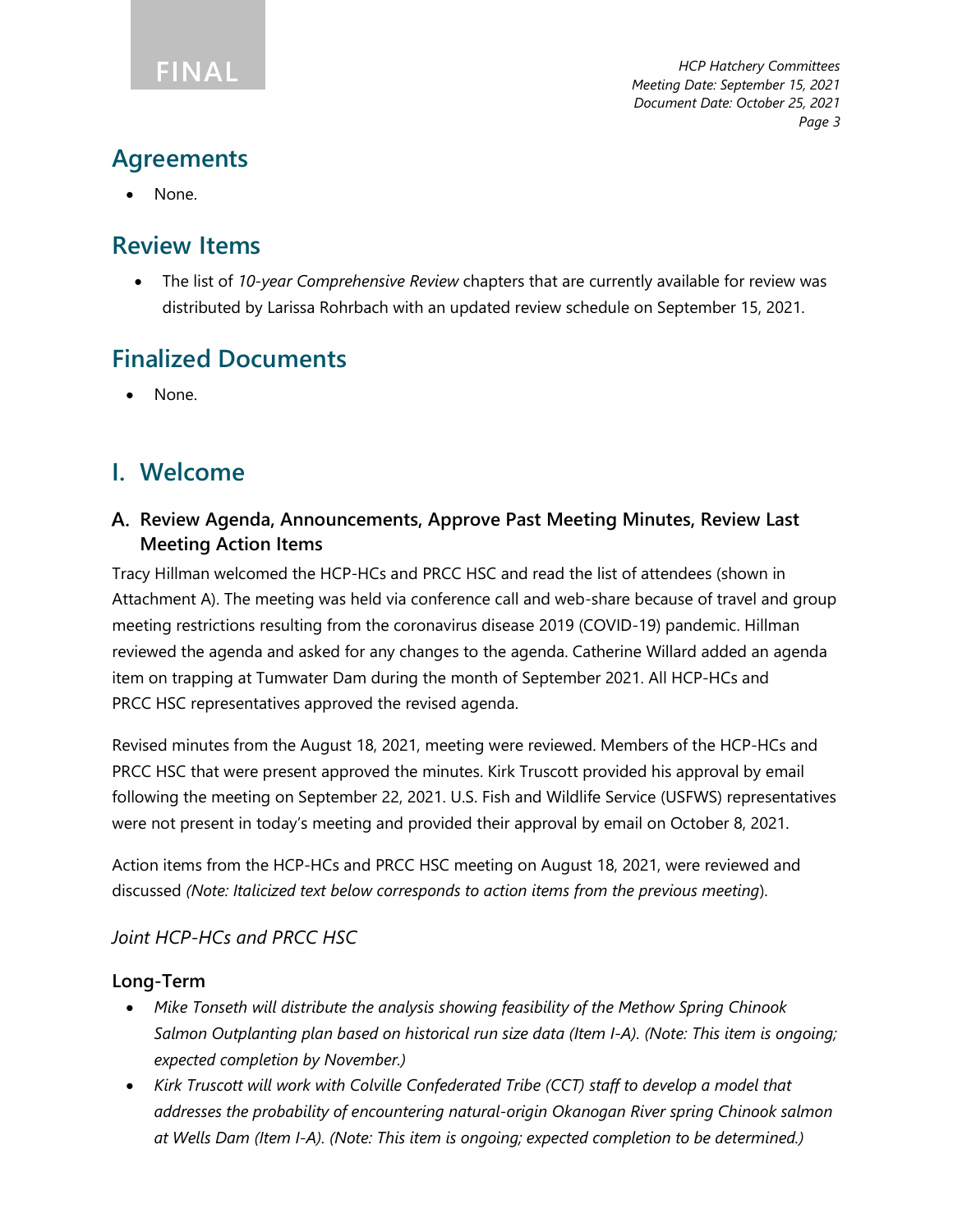- *Kirk Truscott will determine the number of scales that should be collected from spring Chinook salmon at Wells Dam for elemental signature analysis to discern Okanogan River spring Chinook salmon from Methow River spring Chinook salmon (Item I-A). (Note: This item is ongoing; completion depends on the outcome of the previous action item.)*
- *Keely Murdoch and Mike Tonseth will obtain estimates of pre-spawn mortality from Andrew Murdoch to update the retrospective analysis for Wenatchee spring Chinook salmon (Item I-A). (Note: expected completion to be determined.)* Murdoch noted this analysis may need to be redone after recalculation if production numbers change in any appreciable manner.
- Mike Tonseth and Greg Mackey will solicit input from hatchery managers on effective methods to count surplus fish (Item I-A). *(Note: This item is ongoing; expected completion by November.)*

#### **Near-Term (to be completed by next meeting)**

- *Larissa Rohrbach will file and distribute* 10-year Comprehensive Review *chapters and comments to the Committees for review as they are completed (Item II-E).* This item is ongoing.
- *The 2024–2033 Recalculation Data Summary will be further discussed with representatives in a conference call on August 31, 2021, and revised by the PUDs for approval in the September 15, 2021, meeting. The following topics will be discussed further (Item II-B):*
	- ‒ *Keely Murdoch will create a flow diagram showing mitigation calculations using smolt-to-adult returns values observed at hydroprojects compared to smolt-to-adult returns values observed at natal tributaries.*
	- ‒ *Catherine Willard and Scott Hopkins will confirm whether Tumwater Dam counts were used as the basis for calculating Rock Island spring Chinook salmon natural-origin spawning escapement.*

This task is complete. USFWS was not in attendance and approval of data sources will not occur in today's meeting.

- *Grant PUD and Chelan PUD will distribute a final version of their responses to Yakama Nation comments on the draft Statements of Agreement on Sockeye Salmon Obligation (Item II-C).*  This item is ongoing. Catherine Willard and Todd Pearsons said they will finalize their comments when the revised draft Statement of Agreement (SOA) is prepared.
- *Todd Pearsons and Catherine Willard will revise Grant and Chelan PUD's draft Statements of Agreement on Sockeye Salmon Obligation for approval in the September or October meeting (Item II-C).*

This item is ongoing.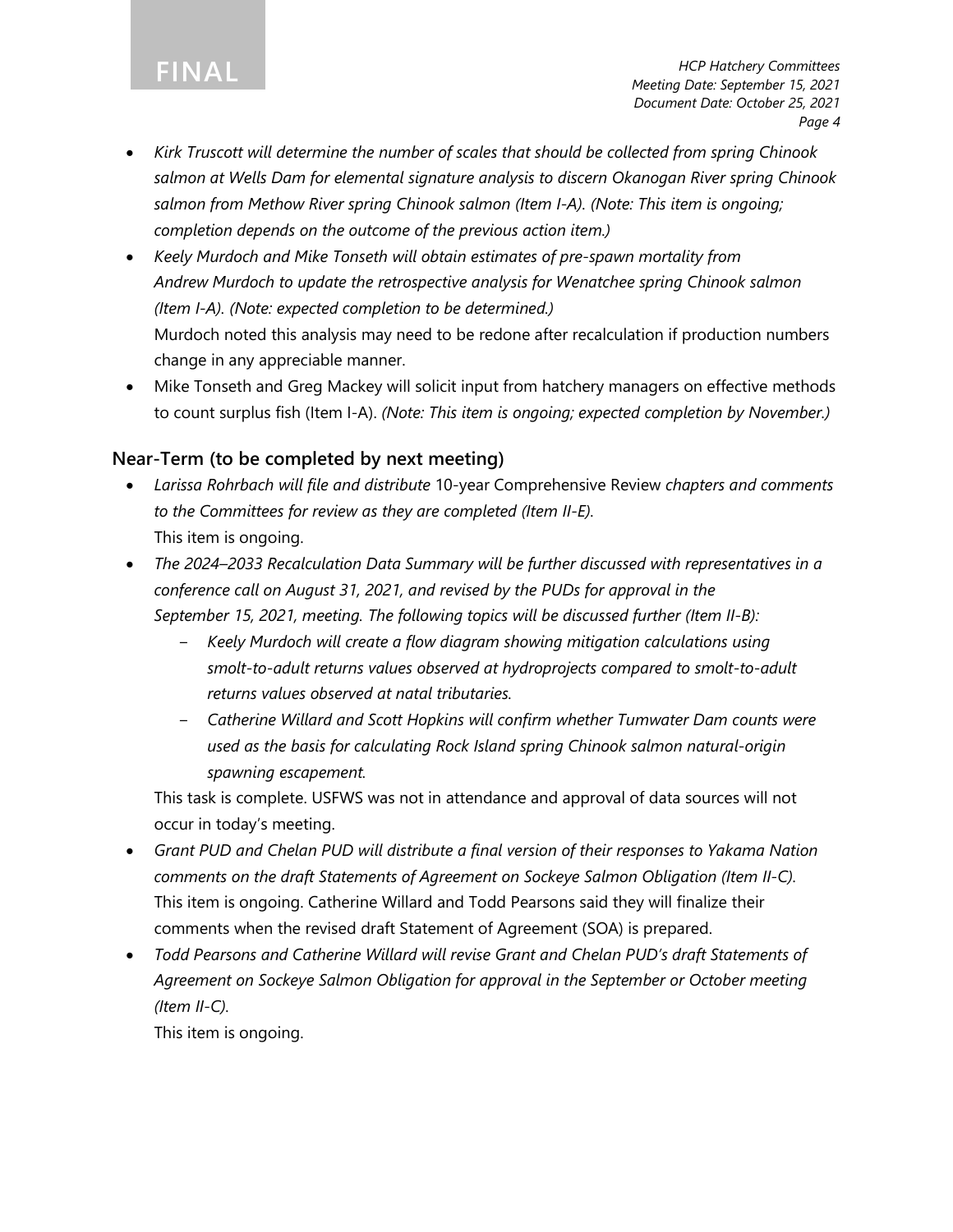### **II. Rock Island/Rocky Reach HC**

#### **Chelan PUD's 2022 Hatchery Monitoring and Evaluation Implementation Plan**

The draft *2022 Chelan PUD Hatchery Monitoring and Evaluation Implementation Plan* was distributed by Larissa Rohrbach on September 14, 2021. Catherine Willard said updates from last year's plan include revised dates and the addition of the 2021 to 2023 Steelhead Release Plan as Appendix A in the Plan.

#### **Trapping at Tumwater Dam**

Catherine Willard explained that the protocol for trapping at Tumwater Dam in September was adjusted in the 2017 Broodstock Collection Protocols (BCPs) to allow for potential lamprey movement at night. The Yakama Nation (YN) had translocated adult lamprey to the Wenatchee River below Tumwater Dam in the years 2016 through 2019. Since 2017, the trap has not been operated September 1 to September 30, from 10 p.m. to 6 a.m., to facilitate lamprey passage via the fishway at night. From 2017 through 2020, no lamprey have passed through the fishway after September 6. No lamprey have been observed this September in video monitoring or trapping. Tracy Hillman noted that at this time there is no adult lamprey translocation work going on to the upper Wenatchee River below the dam. Lower numbers of steelhead were also observed in those years and the program has struggled to collect the target number of steelhead for broodstock. Chelan PUD is also working with USFWS to install a temporary lamprey passage system at Tumwater Dam, for use in 2022.

At this time, Chelan PUD is proposing to change the protocol to operate the trap around the clock for the rest of September 2021 to obtain sufficient steelhead broodstock. Chelan PUD is seeking approval from the Rock Island/Rocky Reach HCP-HC to change operations at night as soon as possible.

Keely Murdoch said this seems like the correct decision for steelhead, but said she is not prepared to make a decision on how this would affect lamprey. Hillman suggested informing the Rocky Reach Fish Forum (RRFF) about proposed changes to trap operations in September. This change to trapping was approved in the 2017 BCPs by the HCs and it is uncertain if the RRFF is even aware of the practice. Hillman confirmed that this topic was not previously discussed in the RRFF when the trap operation decisions were made as part of the BCPs.

Kirk Truscott asked if there have been meaningful numbers of steelhead using the Tumwater fishway so far this year. Willard said she would check the latest updates from the video monitoring. (In an email request to approve this action [sent on Friday, September 17, 2021], Willard wrote, "Based on video count data for the hours from 10 p.m. to 6 a.m., from September 1 to September 15, five steelhead have ascended the fishway versus being available for trapping.") Mike Tonseth said 24-hour operation will not allow for a significant increase in steelhead numbers, but any additional fish can make a difference for broodstock collection.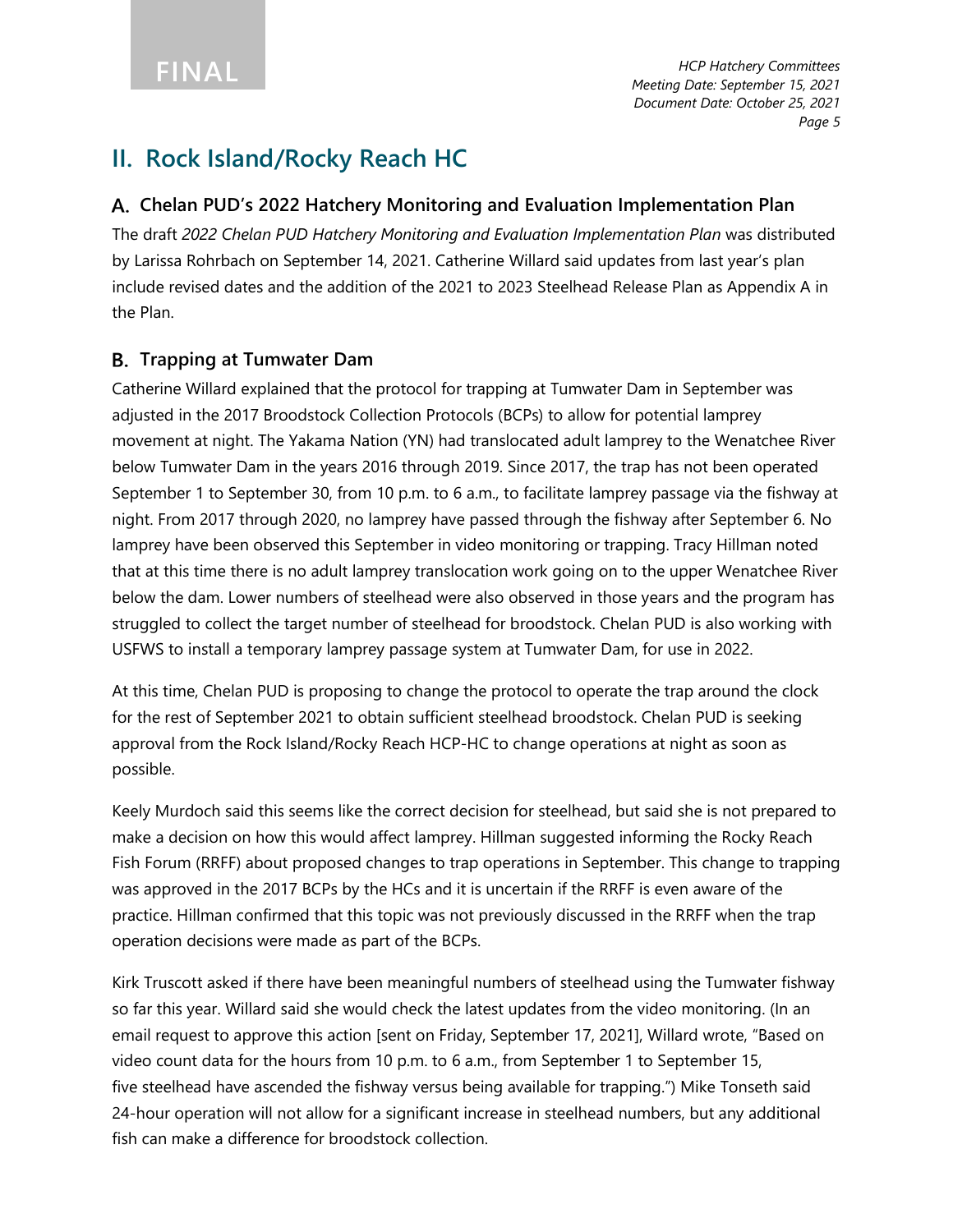He is comfortable approving the action now, but requests that Chelan PUD provide notice to the RRFF to obtain their feedback. Murdoch agreed with that approach. Willard will prepare a written document to show these data to the RRFF. Hillman suggested reaching out to Jim Craig at USFWS for his input [USFWS representatives to the HCP-HCs are out of office this week.].

Larissa Rohrbach will distribute a summary of fish passage numbers from Willard to the Rock Island/Rocky Reach HCP-HCs to allow representatives to confirm their approval of this change in operations by September 20, 2021.

### **III. Joint HCP-HCs and PRCC HSC**

#### **Hatchery Production Recalculation: Data Sources**

Tracy Hillman summarized progress on this topic since the August 31, 2021, meeting. The Joint Fisheries Parties (JFP) met and are preparing a document responding to the issue of where adult returns should be counted to calculate smolt-to-adult return (SAR) values for use in the Biological Assessment and Management Plan (BAMP)<sup>[1](#page-5-0)</sup> calculation. The summary document will be distributed to the HCP-HCs and PRCC HSC, pending feedback from all the JFP parties.

Mike Tonseth summarized outcomes of the JFP's discussion. The JFP concluded this is a technical issue to be addressed by the HCP-HCs and PRCC HSC, and even if elevated to the PRCC, the HCP Coordinating Committee, or the HCP Policy Committee, the issue would likely be returned to the HCs/HSC with technical questions, resulting in unnecessary delays. A key point is that these calculations should capture all project effects (including dams and reservoirs), regardless of how marginal those effects may be after fish pass through the dams. If the full project effects are not captured, the terms of the agreements are not being fulfilled. Regarding use of data from PIT-tag detections versus coded wire tag (CWT) recoveries for SAR estimates, the JFP are still convinced the CWTs provide the best estimates of adult returns, especially for Chinook salmon. The CWT estimates were the estimates that were used in the BAMP. Steelhead are a notable exception because CWTs are not recovered in harvest or spawning surveys. Other technology (e.g., PIT tags) must be relied upon to inform the steelhead SAR estimates.

Todd Pearsons noted that SARs based on PIT-tag detections at Bonneville Dam are presented in annual reports, which are reviewed and approved by the Committees. Tonseth agreed but said those values don't suffice to create a SAR to manage the Upper Columbia program.

Catherine Willard said the annual report contains incomplete CWT-based SAR values up to brood year 2014, and PIT-tag-based SAR values up to 2020, are available in annual reports. In the last recalculation (in 2011), a combination of CWT-based and PIT-tag-based SAR values were used to

<span id="page-5-0"></span><sup>1</sup> HCP-HC and PRCC HSC, Mid-Columbia River Fishery Co-manager, and Mid-Columbia PUDs, 1998. *Biological Assessment and Management Plan*. Mid-Columbia Hatchery Program. April 1998.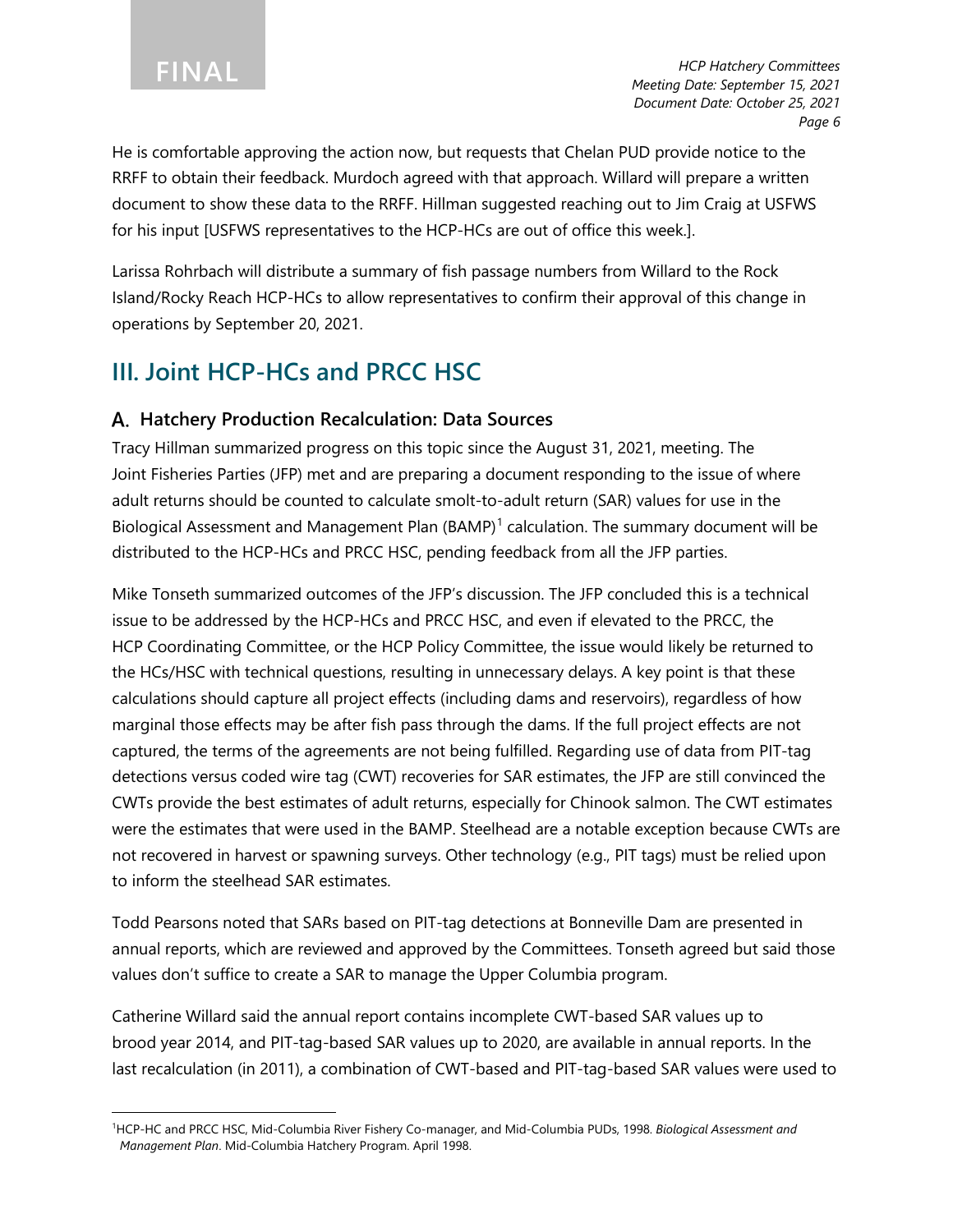### **FINAL**

*HCP Hatchery Committees Meeting Date: September 15, 2021 Document Date: October 25, 2021 Page 7*

resolve lack of CWT data in the most recent years. Tonseth said there may now be more complete CWT data through at least brood year 2014 for Chinook salmon programs, recognizing there is some slow reporting of CWT recoveries. Tonseth said, at this time, there is no agreement within the Committees for changing the way SARs are calculated; there is no agreed-to methodology for use of PIT tags. If PIT-tag-based SAR estimates are to be used, an agreement on the methods must be made in sufficient time for the current recalculation schedule. It needs to be considered for steelhead. For Chinook salmon, the uncertainties associated with PIT tags can be clarified (e.g., ensuring sample sizes are sufficient to provide the necessary confidence in the SAR). Willard agreed there is a need to address these issues to be able to use PIT-based SAR values to allow the data to be used to complete the dataset. Tonseth said, for instance, using PIT-tag detections to Rock Island Dam in some years versus CWT recoveries in others would encompass other mortalities such as harvest, spawning, and pre-spawn mortality. Keely Murdoch said the previous recalculation dataset was adjusted for CWT harvest recovery, so waiting on additional CWT recoveries would not result in additional useful data. Willard said that for the most recent years, adjustments would not be possible for CWTs. She is asking for the use of PIT tags to be used at least for the most recent years.

Pearsons said the CWT estimates come from the annual monitoring and evaluation (M&E) reports and the PIT-tag estimates are likely linked back to the project; those data are in the working draft of the *2024-2033 Recalculation Data Summary* (most recent version distributed by Larissa Rohrbach on August 10, 2021). The more recent returns estimated from CWT recoveries are biased low; they would also bias the CWT-adjusted PIT-tag estimates too low. Over time, additional CWT data trickle in, which increases SAR numbers over time. Greg Mackey said the previous data sources are reported in Appendix F in the review of the past recalculation effort<sup>[2](#page-6-0)</sup>. Tonseth said that may have been an error in the past approach if the intent is to select natural-origin return (NOR) and SAR estimates from the same locations. Including spawning ground recoveries would inflate the SAR estimate because they occur beyond the point at which NOR returns are estimated. Whether PIT-tag-based or CWT-based estimates are used, the adult returns should be counted at comparable locations. The PUDs' position is that these would be measured at the same location and most members of the JFP do not necessarily disagree, but there needs to be clarification on where those locations should occur.

Murdoch said she does not fully agree with Tonseth's statements. The YN believes the BAMP is used to calculate complete life cycle mitigation and the CWTs used in the original BAMP calculation are the appropriate data to be used. The SOA signed when initiating this current recalculation states that. The last sentence of the last paragraph of the SOA states "hatchery-specific smolt-to-adult returns (SARs)" and that is reported in annual reports from each hatchery. The YN believes that the SAR from the individual locations of return published in the annual reports are the SAR that should

<span id="page-6-0"></span><sup>2</sup> HCP-HCs and PRCC HSC, 2011. *Recalculation of Mid-Columbia River Public Utility District Hatchery Production, 2014-2023.*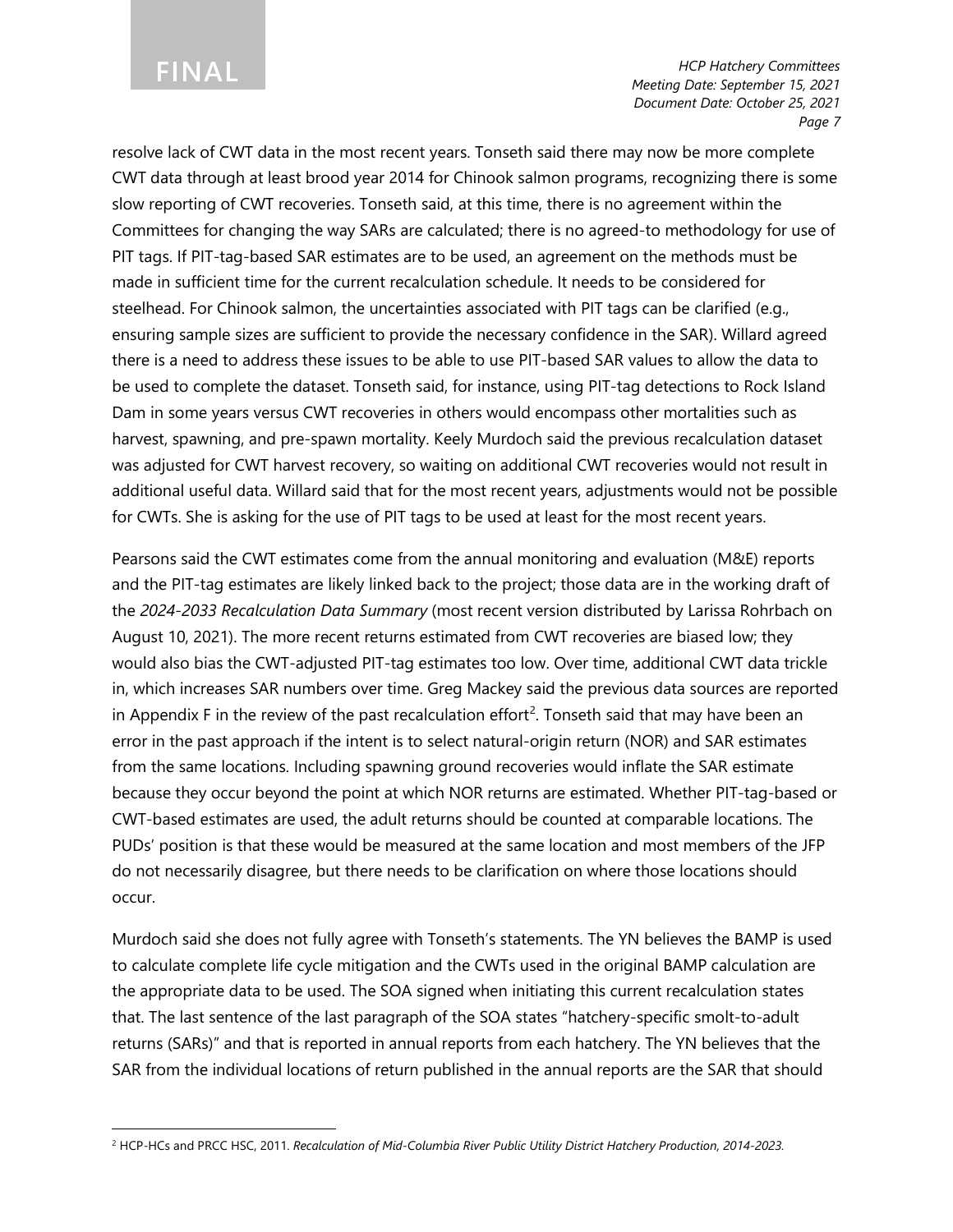be used in the BAMP calculation for full replacement of returning adults. That is the mitigation that every party agreed to when all parties agreed to using the BAMP.

Pearsons said Grant PUD agreed to the BAMP formula, but the data that would be in that formula would be discussed and agreed to during these discussions after finalizing the SOA. Willard and Mackey agreed that is the understanding of the other PUDs, and the background in the SOA reflects this position. Mackey said the Committees were aware of the mismatch between NOR and SAR in the last recalculation effort; it was a fairly complicated process, and it was understood that the methods were imperfect. When agreeing to the overall methodology, it was intended that some of those data sources would be revisited. Pearsons said unfortunately we don't have all the data necessary for recalculation included in the annual reports, such as NOR back to the projects. Murdoch agreed it would make some things a lot easier to have a running dataset for use in future recalculation. Mackey agreed that would be helpful if there can be consensus on the data to be used.

Hillman said the annual reports do include tributary estimates of NORs and SARs for each program. Murdoch said she does not agree that the numerator and denominator are in question, the mortality occurs as smolts at the project. However, the replacement needs to occur for the full life cycle throughout the basin. During the last recalculation, PIT-tag data did exist, but CWT data were used because they are the appropriate method. Other adjustments to the calculation were appropriate to adjust for direct mortality to adults by removing hatchery fish returning to the dams. Pearsons said that PIT tag SAR data were used back to the project where the data existed. It can be seen in the 2013 hatchery recalculation SAR dataset that the estimates in the earlier years were based on CWTs and estimates in the most recent years were based on PIT-tags.

Hillman noted that this discussion indicates that there is no agreement within the Committees or within the JFP. Brett Farman said he has not shifted his position from previous meetings on the interpretation of the HCPs. National Marine Fisheries Service (NMFS) is not comfortable calling for full life cycle replacement but is supportive of mitigation for full project mortality to the mouths of tributaries. The decision point for using PIT tags versus CWT recoveries is not clear; he would not want to agree as a group to a method that must remain the same into the future for every report or every effort. NMFS' position is to find some estimate based on SARs to a point somewhere between the dam and hatcheries, potentially at the mouth of the tributary, to include mortality of the full project, but not mortality that may occur beyond the boundary of the project. Conversion rates between projects may be a way to estimate this, or some other PIT-tag detection point using other arrays in tributaries. There may be some mortality after fish reach the tributary that could be associated with project effects, but there is no good way to estimate this delayed effect at this time.

Tonseth said conceptually, the CWT data could be decomposed to reflect CWT recoveries up to the mouth of the tributary to obtain the NOR back to the mouth of the tributary (excluding recoveries that occur later from the spawning ground, broodstock collection, and tributary harvest). The point at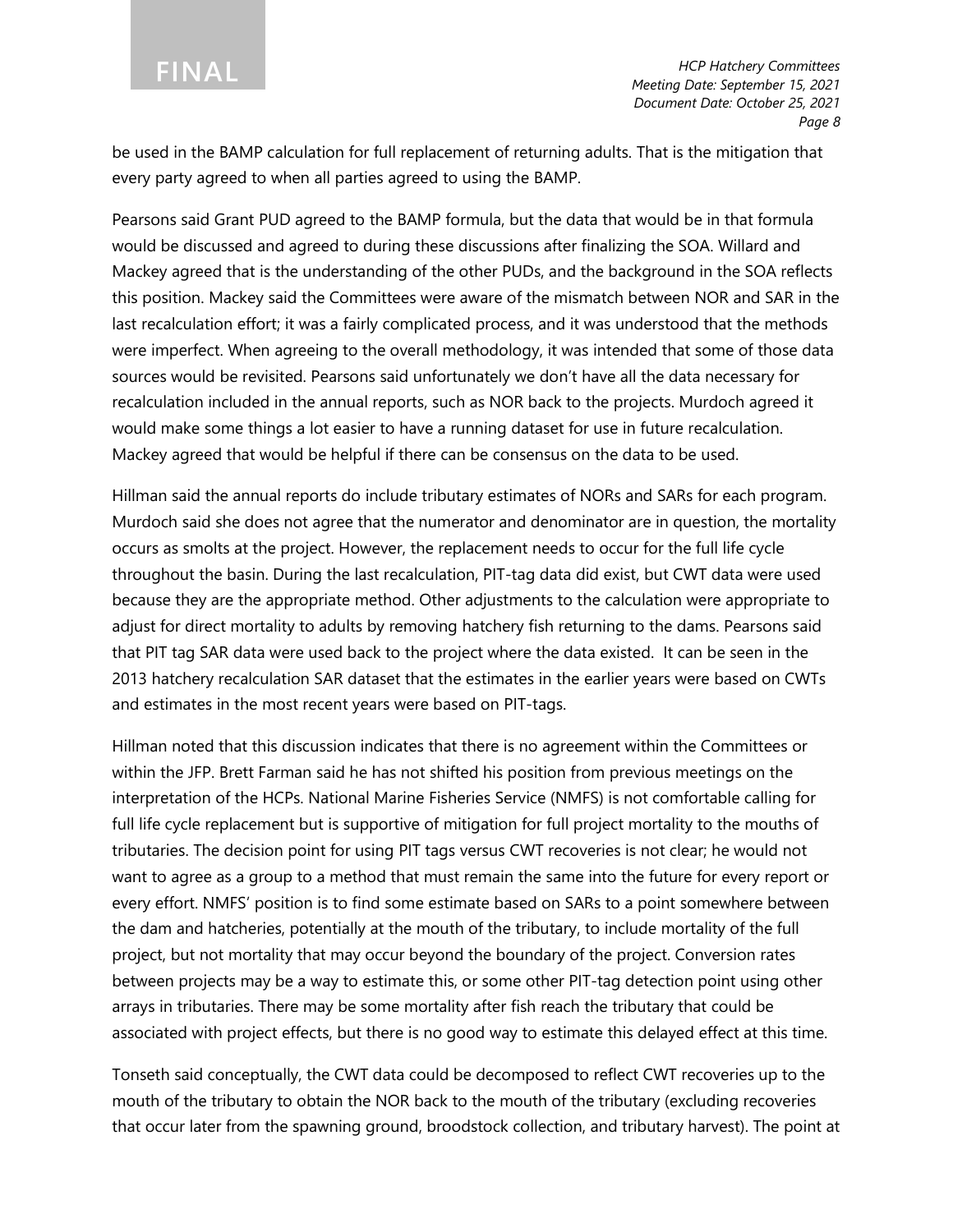which the mitigation begins is when a NOR smolt enters the project. It depends on the project where that entry point occurs. For instance, for a Chiwawa spring Chinook smolt, the mitigation begins at the inundation zone at the mouth of the Wenatchee River. Where the returning adults reach that point is where NOR is measured, but it would be difficult to map that out. Hillman asked if instead of using CWTs and working backward, could one use PIT tags and work forward using conversion rates of upstream PIT-tag detections? This would be consistent with Farman's position. Tonseth said it is a similar line of thinking, in most cases the effects are created by passage through the dams, reservoirs, and the inundation zones at the mouths of tributaries, and the detections should be estimated at the end of that effect. Farman said NMFS is open to considering different methods for estimating this same endpoint at the edge of project effects.

Pearsons said Grant PUD could agree to different tag datasets as long as the data are of good quality, whether PIT or CWT data. Grant PUD maintains that NORs and SARs should be estimated at the same point, but some locations are better for obtaining those measurements, which was the reason for using data from the dams. The PUDs would like to use the data source that is as accurate as possible and with as many years of relevant data that correspond to each other (e.g., NORs and SARs from respective years) as possible. Willard said Chelan PUD and Mackey said the Douglas PUD agree with Pearsons.

Kirk Truscott said the JFP discussion of the issue and review of materials to be provided by Tonseth is leading the parties toward agreement. When reading the third paragraph of the SOA about the BAMP methodology using the average hatchery-specific SAR, he interpreted that to mean SAR estimates from the annual reports based on CWTs. From a procedural standpoint, we are now at a point where a substantive departure from the proposed method is being proposed by using PIT tags. Hillman noted that in the last recalculation, it was understood the BAMP formula was correct, but members made some efforts to improve upon the data used in the formula.

Tonseth said he would distribute a summary of these concepts to the JFP early next week for review, then schedule another conference call with the JFP or manage comments by email. This summary document could be made available to the Committees for review in 2 to 3 weeks.

Murdoch said she strongly disagrees that the NOR and SAR data need to be measured at the same location. The matching needs to occur in the equations between the adults and juveniles in the calculation of mitigation. The YN did not agree with the use of returns to the projects in the BAMP in the last recalculation 10 years ago either. If there truly was a matter of not having the data to calculate SAR back to the tributaries, that could have been stated. Murdoch said the BAMP equation tells where those things should be measured; adults should be measured at the dam and the SAR should be calculated at the hatcheries. In Section 1.3.2 of the BAMP, the second bulleted item directs programs to use the five-year rolling average of the CWT-based SAR from hatcheries.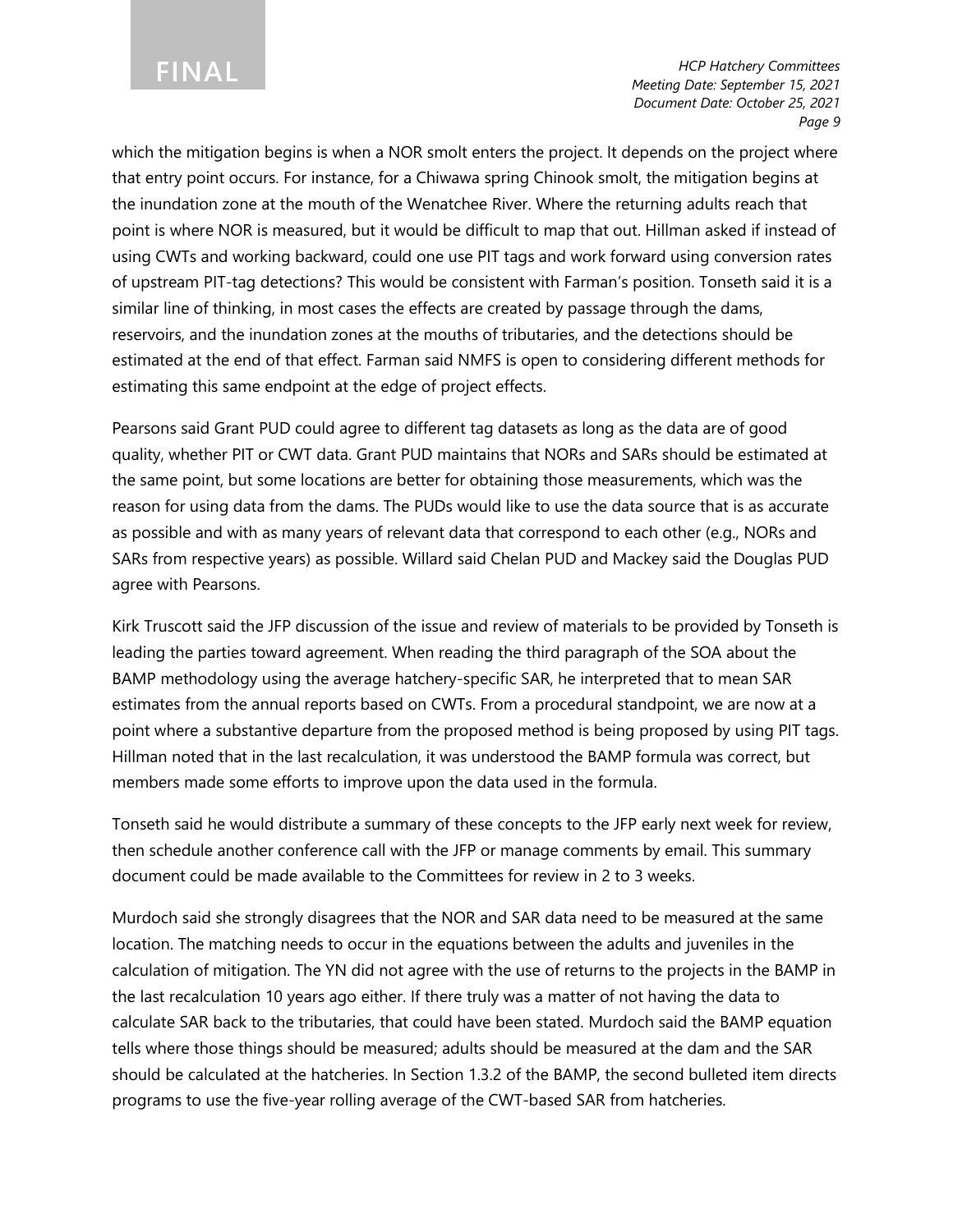Pearsons said there are several places where we have deviated from the exact calculation methods provided by the BAMP but have taken approaches as envisioned in the BAMP. In the HCP and Priest Rapids Project Salmon and Steelhead Settlement Agreement there is language about using better technology as data sets improve and there have been improvements in the data collection efforts. We have presented the algebraic difficulties of describing what the number represents when the NOR and SAR are calculated at different locations. Hopefully, we can make this better and more accurate. From Grant's perspective, we are striving for accurate estimation of project effects. The equation presented by Grant PUD in the August 31, 2021, meeting attempts to mitigate for the project effects for No Net Impact mitigation programs.

Murdoch said that calculating SAR at projects fundamentally changes what mitigation is being agreed to. For instance, when it was agreed to remove the hatchery fish from that calculation, they were still being replaced for their full life cycle 1:1. Willard asked if the YN is supporting mitigation for mortality outside of the project? Murdoch said no, YN is supporting mitigation using the BAMP formula as it is written.

Hillman said there is a question about whether using PIT tags at the dam is covering full life cycle mitigation, as shown in a flow chart shared by Grant PUD and distributed by Rohrbach on September 7, 2021. Peter Graf showed calculation of the BAMP equation in this flow chart using NOR and SAR to the dam versus NOR and SAR to the tributaries (Attachment B). As long as NORs and SARs are estimated at the same location, you should arrive at the same number of smolts for mitigation regardless of the location used. Hillman noted that the BAMP approach blends the NORs measured at projects with the SARs measured in the tributaries. Graf said that approach includes mortality outside of the project area in the tributaries. Graf asked if Murdoch agrees that by calculating NORs at the dams and SARs at the hatcheries whether this includes mortality in the tributaries. Murdoch said indirectly, because this also includes harvest that can occur in a lot of places including the mainstem reservoirs, but this is the way the BAMP intended to replace those fish. Murdoch said we don't know what amount of pre-spawn mortality may be attributable to passage through the dams and reservoirs, for instance, due to high water temperatures and high total dissolved gas within the project boundaries. Murdoch said she disagrees that the BAMP has to be calculated using matching locations for NORs and SARs. The BAMP states the SARs to be used are from the hatcheries, which was based on CWT recoveries at the time it was written.

Farman said regarding Graf's flow chart, project-related effects between the dam and the tributaries are important to account for conceptually. Graf agreed that the SARs could be moved to the tributary mouth, but in that case the NORs should also be moved to the mouth. Grant PUD's position is that the dams are good points to obtain those data.

Farman said he understands the YN position, but at this time there are a lot of newer data that could be used to tease apart some of these effects, and he is uncomfortable deferring to the past approach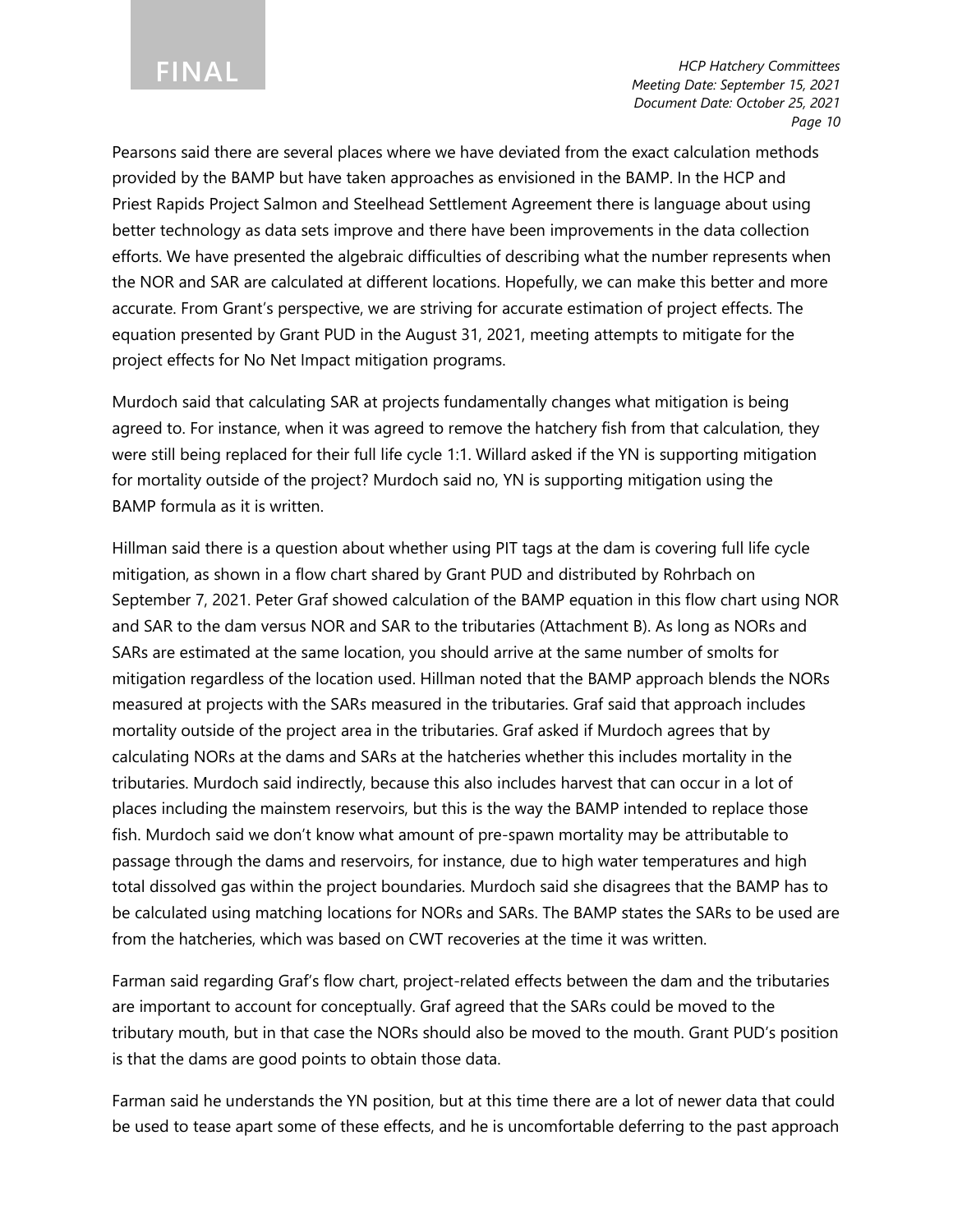agreed to at a time when those newer data were not available. That does not move the programs forward.

Murdoch said the YN are not prepared to set a precedent that measures NORs and SARs at the same locations, nor prepared to set the precedent of not replacing fish for the full life cycle. The YN always relies heavily on what was previously agreed to, unless there are strong reasons to deviate from them.

Truscott asked if the PIT tags used in the dataset are the only PIT tags that were released from hatcheries in common with the general production. For instance, are returning adults that were PIT-tagged as part of a survival study, where fish were reared separately, excluded or included? Mackey read through the data that were used for the previous recalculation effort. Graf said it is important to use the hatchery PIT tags released for use in calculating SARs for mitigation because there are differences between hatcheries due to location, fish health, and other biological factors. Truscott said that's part of it but asked if fish PIT-tagged for other purposes (e.g., the 2010 and 2020 survival studies) were raised in common or subject to the same release locations as production fish. Not all hatchery origin PIT tags released (e.g., at downstream sites for survival studies) are subject to the same out-migration conditions, and hatchery-specific SARs need to be calculated with PIT tags released in production fish only. Tom Kahler said that could be the case for some production raised at different hatchery sites (e.g., for summer Chinook salmon, using SAR from Wells Hatchery or Chief Joseph Hatchery). Truscott said he wants to ensure PIT tags are not used from fish that had a survival advantage over the production population at large. Pearsons said they can confirm that that approach has been taken. Murdoch said the tag code could be included as well as size information. Kahler said PIT tagging has usually been conducted in late October and November, and the average fish size always exceeded the size threshold for tagging, so there is no evidence of "high-grading" to tag larger fish. Fish tagged are representative of the population. Rod O'Connor said they have typically started with the M&E reports to identify the dates and locations to determine which tag files are gleaned from the PIT-Tag Information System.

Tonseth said the SOA on recalculation methods (paragraph four, line four) refers to "adults that would have returned to each project," but HCPs state "through each project." Mackey said that word "to" doesn't necessarily restrict the data to returns to the dam. If the data are available for estimating returns to the tributaries at the boundary of the inundation zone of the project, that would be a good way to estimate NORs and SARs.

Tonseth will finalize a document for further discussion by the JFP. Tonseth will inform Hillman of progress within the JFP and, if deemed productive, may recommend an additional conference call with the Committees. Murdoch agreed to this path forward and noted it would be important to hear the position of USFWS representatives in a conference call. Hillman said he is hopeful the data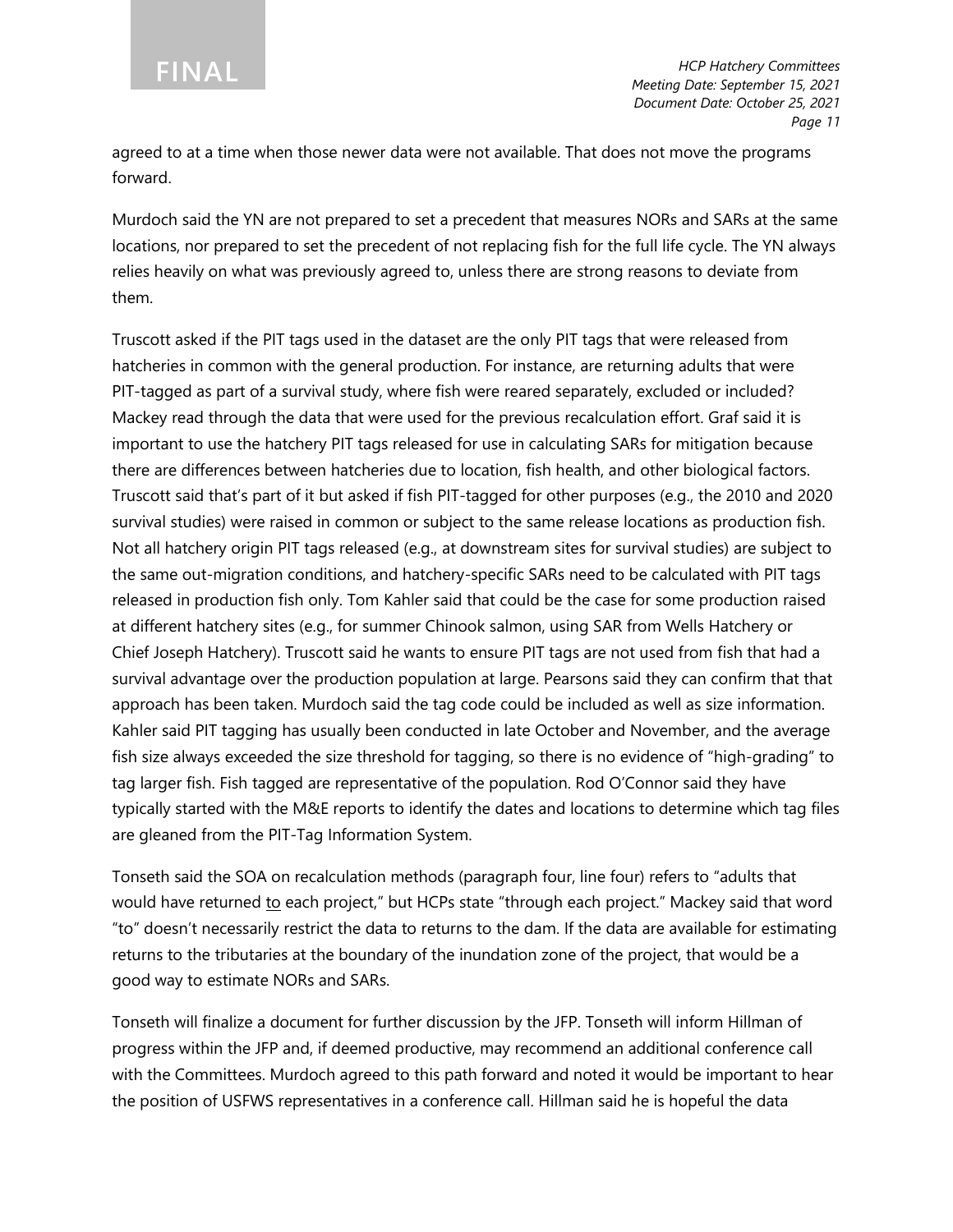sources can be approved in October so the implementation plan can be completed by the end of the year. Hillman asked that additional thoughts and materials continue to be shared by email.

Other Recalculation Data Needs:

- The PUDs said they have been focused on finding agreement on the data sources and have not made progress on the sensitivity analysis. Mackey noted the assumption is that the sensitivity analysis would default to the method used in the last recalculation effort, but the recalculation methodology SOA allowed for room to use new approaches.
- Murdoch said one other issue to resolve is the discrepancy at times between adult counts at Priest Rapids Dam and Rock Island dams.
- Tonseth asked whether progress can be made for steelhead and asked if there is agreement that the best tool available for estimating SARs for steelhead at this time is PIT-tag detections. Murdoch asked that they be assessed for SARs to tributary locations. Willard said they could look into that, but Kevin See's (Biomark) estimates of tributary returns only included returning adult fish PIT-tagged at the Off-Ladder Adult Fish Trap. Murdoch agreed but said there is a lot of data with high detection efficiencies. All parties in attendance agreed to moving forward with calculations for steelhead using PIT-tag detections for NORs and SARs. Hillman will confirm with USFWS whether they are also in agreement.

#### **Wenatchee Subbasin Multi-population Proportionate Natural Influence Approach**

Brett Farman said more thought and discussion is needed on whether to adjust the proportionate natural influence (PNI) calculation and reporting approach for Wenatchee spring Chinook salmon. Farman proposed to reserve this topic for a future meeting as it is a lower priority than other ongoing topics.

Tracy Hillman reminded the Committees that Craig Busack (NMFS) provided a matrix for a multi-population PNI model, and it should be decided which hatchery production populations should be included in the model matrix. Keely Murdoch said when this topic is discussed again, the matrix should be revisited to determine whether it should be used as is or modified. It should be agreed to whether the multi-population PNI model would be used for information only or for reopening consultation within the terms of the existing permits. Todd Pearsons said this should be discussed again when it is necessary to understand how it should be included in the M&E report. First, it should be determined what PNI value NMFS wants reported, and second, what should be calculated for additional information. Farman said, to clarify, NMFS is not suggesting two separate reports to meet the permit requirements.

Hillman said for inclusion in the 2021 Annual M&E Report, the Committees would need to agree on what production areas to include in the matrix by January or February of 2022. All Parties present agreed to delay the discussion until December 2021.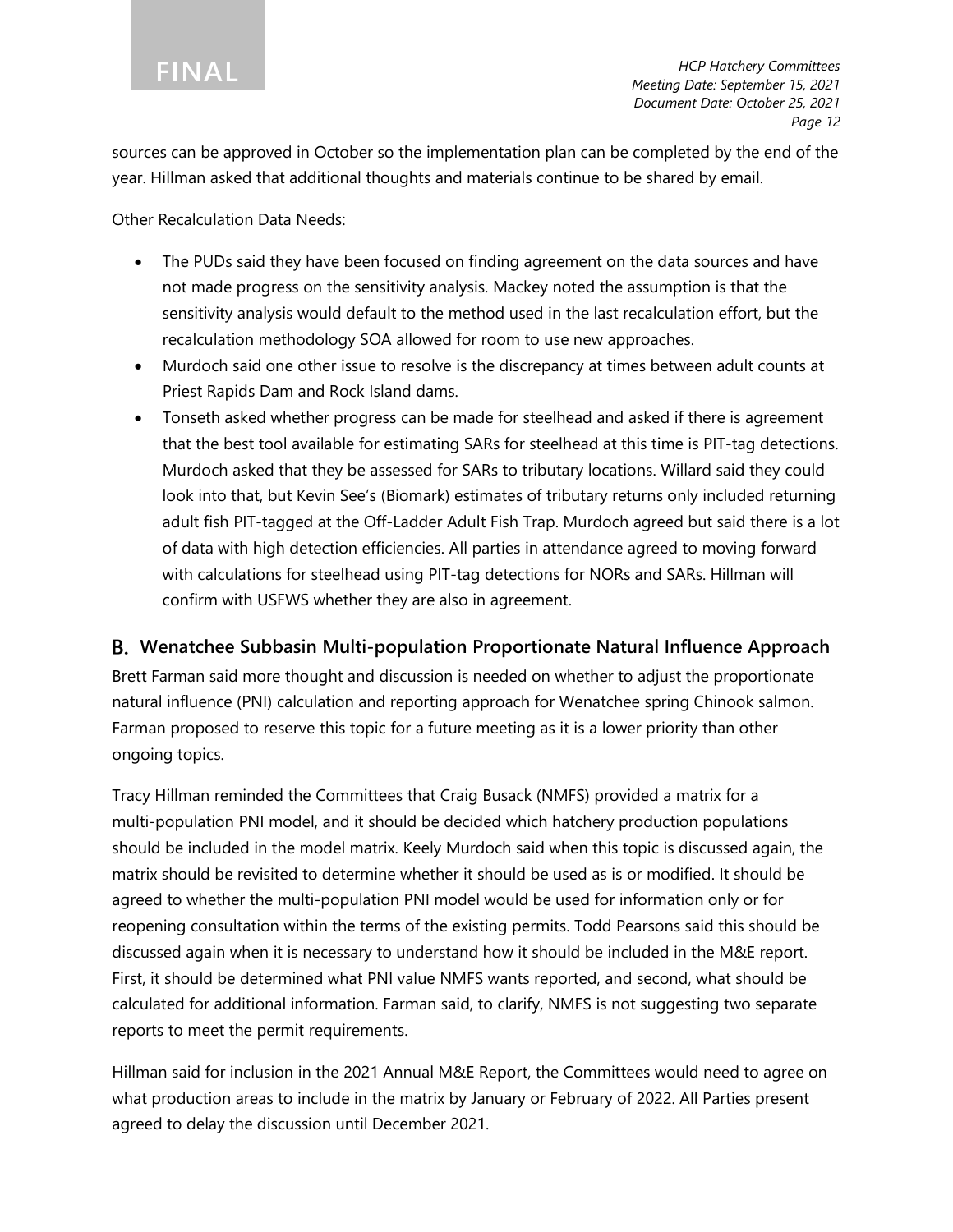#### **10-Year Comprehensive Monitoring and Evaluation Report: Review Check-in**

Todd Pearsons said several chapters are owed to the Committees for review. Drafts of the genetics chapters are likely to be available in October, and the review period would be pushed out to the month of November. Catherine Willard is preparing the sockeye salmon report. In the last meeting, it was decided that a separate summary report that utilizes and expands upon the Executive Summaries from the PUD reports (e.g., including committee supported recommendations) for each stock will be prepared by the Committees as HCP-HC and PRCC HSC documents.

#### **Coronavirus Disease 2019 and Monitoring and Evaluation Activities**

Tracy Hillman asked Committees' members to provide their monthly updates on impacts of COVID-19 restrictions on M&E activities. Delta variant cases continue to increase in the region.

- Brett Farman said there is still no planned return to office. There is now a vaccine mandate for federal employees with exemptions for routine testing, but implementation of that mandate is unclear. NMFS is moving to the Bonneville Power Administration Fish and Wildlife Complex building next fall.
- Mike Tonseth said the Governor's mandate that requires State employees to be vaccinated will have negligible impact on fall and winter M&E activities in the Upper Columbia. The State has lifted the requirement for State contractors and volunteers to be vaccinated (other than those associated with medical facilities), so the mandate will not affect volunteers with the Angler Broodstock Collection fishery for collecting Priest Rapids Hatchery fall-run Chinook salmon broodstock in the Hanford Reach. All 80 positions were filled online for that fishery within 15 minutes, even assuming there would be a vaccine mandate.
- Keely Murdoch said the YN has adopted a phased approach to COVID-19 reopening. The YN has reverted back to Phase 2 and is facing a partial closure of all YN government offices other than for essential employees. Fisheries are considered essential activities, so fisheries staff presence in the workplace will be allowed as necessary. Field work such as screw trap operations is expected to continue with safety measures in place. Closures of YN government offices may slow down some administrative workings.
- Kirk Truscott said there are no changes for the CCT at this time.
- Greg Mackey said there are no changes at Douglas PUD.
- Todd Pearsons said there are no changes at Grant PUD.
- Catherine Willard said there are no changes at Chelan PUD.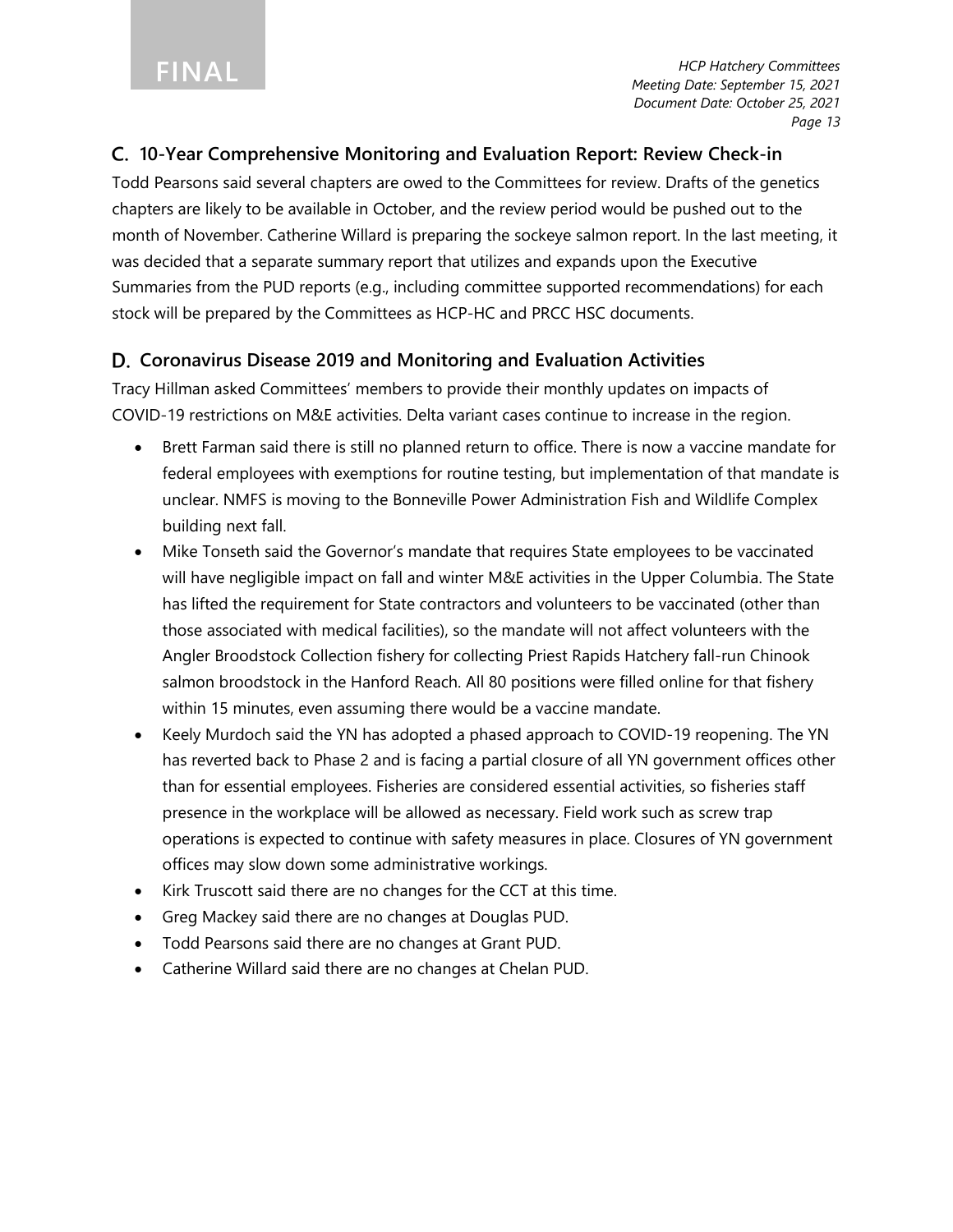### **IV. Administrative Items**

#### **Next Meetings**

The next regular HCP-HCs and PRCC HSC meetings will be Wednesday, October 20, 2021; Wednesday November 17, 2021; and December 15, 2021; held by conference call and web-share until further notice.

Mike Tonseth announced that on September 8, 2021, a presumed wild male adult pink salmon was trapped at Dryden Dam adult fish trap.

### **V. List of Attachments**

Attachment A List of Attendees

Attachment B Grant PUD's Recalculation Follow-up Discussion Email and SAR Calculations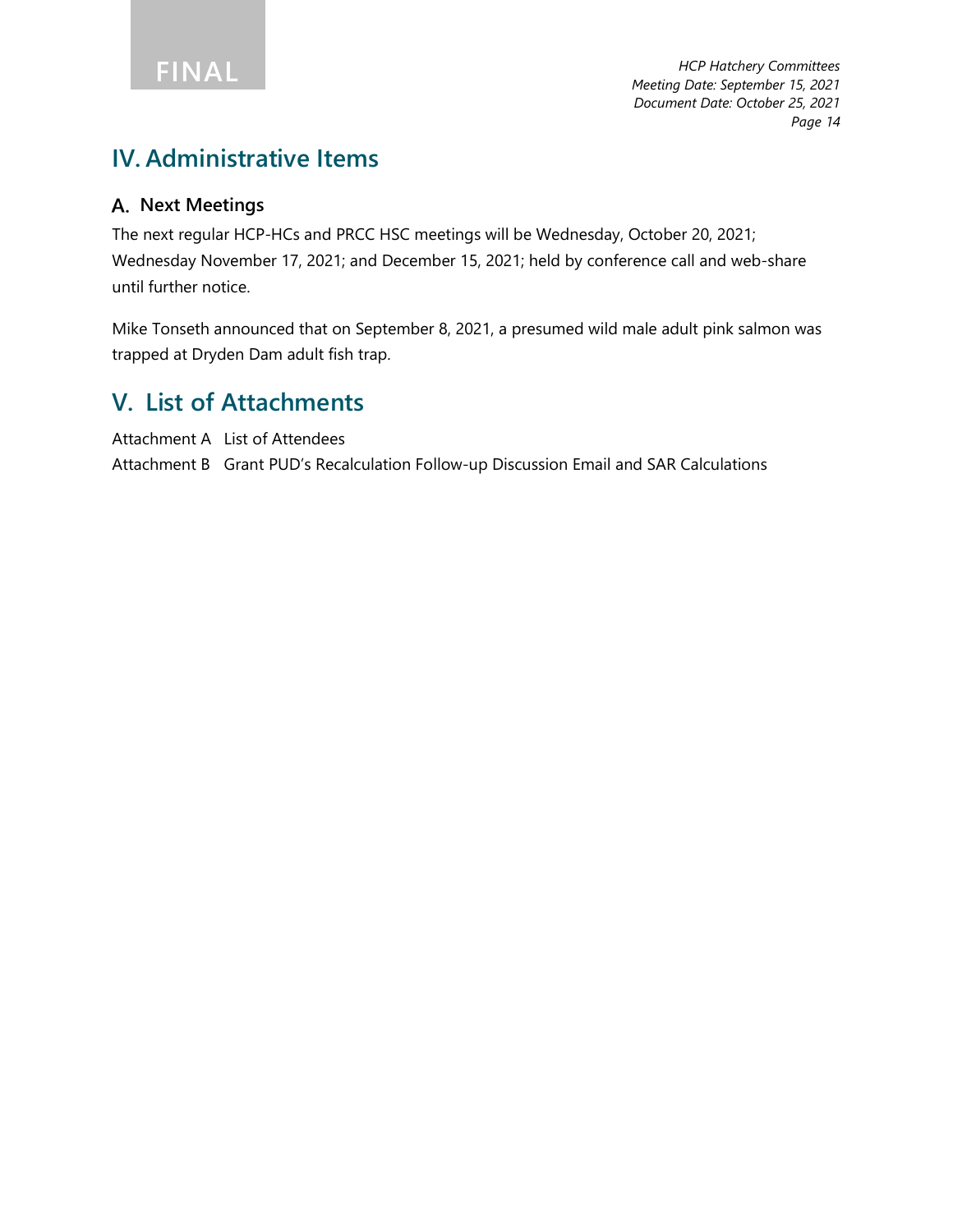| <b>Name</b>                | <b>Organization</b>                        |
|----------------------------|--------------------------------------------|
| Larissa Rohrbach           | Anchor QEA, LLC                            |
| Tracy Hillman              | BioAnalysts, Inc.                          |
| Scott Hopkins*             | Chelan PUD                                 |
| Catherine Willard*         | Chelan PUD                                 |
| Kirk Truscott*‡            | <b>Colville Confederated Tribes</b>        |
| Tom Kahler*                | Douglas PUD                                |
| Greg Mackey*               | Douglas PUD                                |
| Peter Graf <sup>#</sup>    | <b>Grant PUD</b>                           |
| Rod O'Connor               | <b>Grant PUD</b>                           |
| Deanne Pavlik-Kunkel       | <b>Grant PUD</b>                           |
| Todd Pearsons <sup>‡</sup> | <b>Grant PUD</b>                           |
| Brett Farman*#             | National Marine Fisheries Service          |
| Katy Shelby                | Washington Department of Fish and Wildlife |
| Mike Tonseth*‡             | Washington Department of Fish and Wildlife |
| Keely Murdoch*‡            | Yakama Nation                              |

Notes:

\* Denotes HCP-HCs member or alternate

‡ Denotes PRCC HSC member or alternate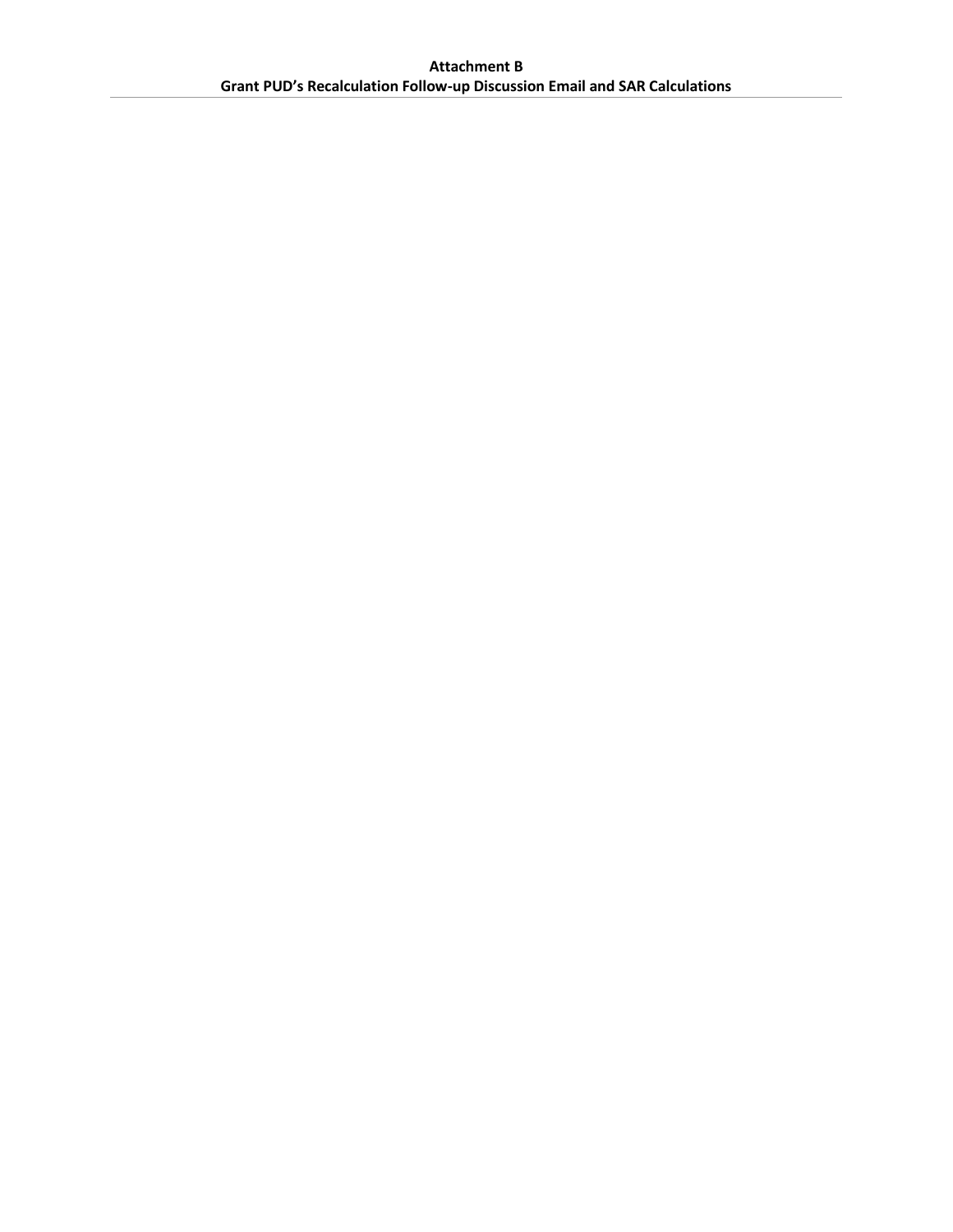#### **Leah Libow**

| From:                                         | Peter Graf <pgraf@gcpud.org></pgraf@gcpud.org>                                                                                       |
|-----------------------------------------------|--------------------------------------------------------------------------------------------------------------------------------------|
| Sent:                                         | Saturday, September 4, 2021 9:06 AM                                                                                                  |
| To:                                           | Larissa Rohrbach                                                                                                                     |
| Cc:                                           | Todd Pearsons; Deanne Pavlik-Kunkel; Tracy Hillman; Catherine Willard; Scott Hopkins; 'Greg<br>Mackey'; Tom Kahler; Rolland O'Connor |
| Subject:                                      | Recalc follow up discussion                                                                                                          |
| <b>Attachments:</b>                           | <b>SAR Calcs.xlsx</b>                                                                                                                |
| <b>Follow Up Flag:</b><br><b>Flag Status:</b> | Follow up<br>Completed                                                                                                               |

**CAUTION – EXTERNAL EMAIL:** This email originated from outside of Anchor QEA. Please exercise caution with links and attachments.

Larissa,

When you have the time, would you distribute the email below to the HC/HSC committee members and the attached excel spreadsheet. Thanks!

HC and HSC Committee Members,

Thanks for the email Keely and agreed, great discussion at Tuesday's meeting. To keep things rolling we are providing a response and follow‐up on a few topics that we think are key to our position.

First, we have no issues with the BAMP equation and its framework for mitigating for natural‐origin fish and we believe that the method we have proposed is consistent with that equation and framework. Our intention is to fully mitigate for project-related juvenile mortality at all life-stages after smolts pass through the dams. We want to be clear that on this point, there are no philosophical differences. We believe that the main point of disagreement is the data that are used to calculate that mitigation.

Our key point is this: in the BAMP formula the 'adult' in the adult return count number and the 'adult' in the hatchery smolt‐to‐adult calculation should be *adults counted at the same location to ensure we are achieving full life cycle mitigation*. By calculating the mitigation in this way, we are making all life‐stages whole after smolts pass through our dams. These data could be collected via CWT, PITs, census counts, etc. and at any location post-dam impacts (dams, forebays, tributaries, hatcheries, spawning ground, etc.). In all cases, the framework of the BAMP formula works when we keep the location of the adult count and the smolt survival end point the same.

As an example, imagine we could count the number of natural‐origin smolts at the tailrace of a dam. We could still use the box flow chart that Keely created, but the first box would now be 'NORs at the tailrace'. From there, we could still calculate the number of smolts missing due to the dam (assume 7% for example purposes), and then ask, how many smolts does the PUD need to release to make up for that loss? To calculate that number, we would use the survival rate from a hatchery release *to the tailrace of the dam*. By releasing that calculated number, we would deliver the missing 7% to the tailrace of the dam and by doing so we have made the natural‐origin cohort whole, at the tailrace.

This same framework could be applied at any location. Again, using the flow chart, we could count NOR adults on the spawning ground. We would again calculate the adults missing because of unavoidable juvenile project mortality (7%), and then release a sufficient number of smolts so that the missing 7% survive to the spawning grounds. All life-stages post‐project mortality are made whole, from the tailrace of the dam to the spawning grounds.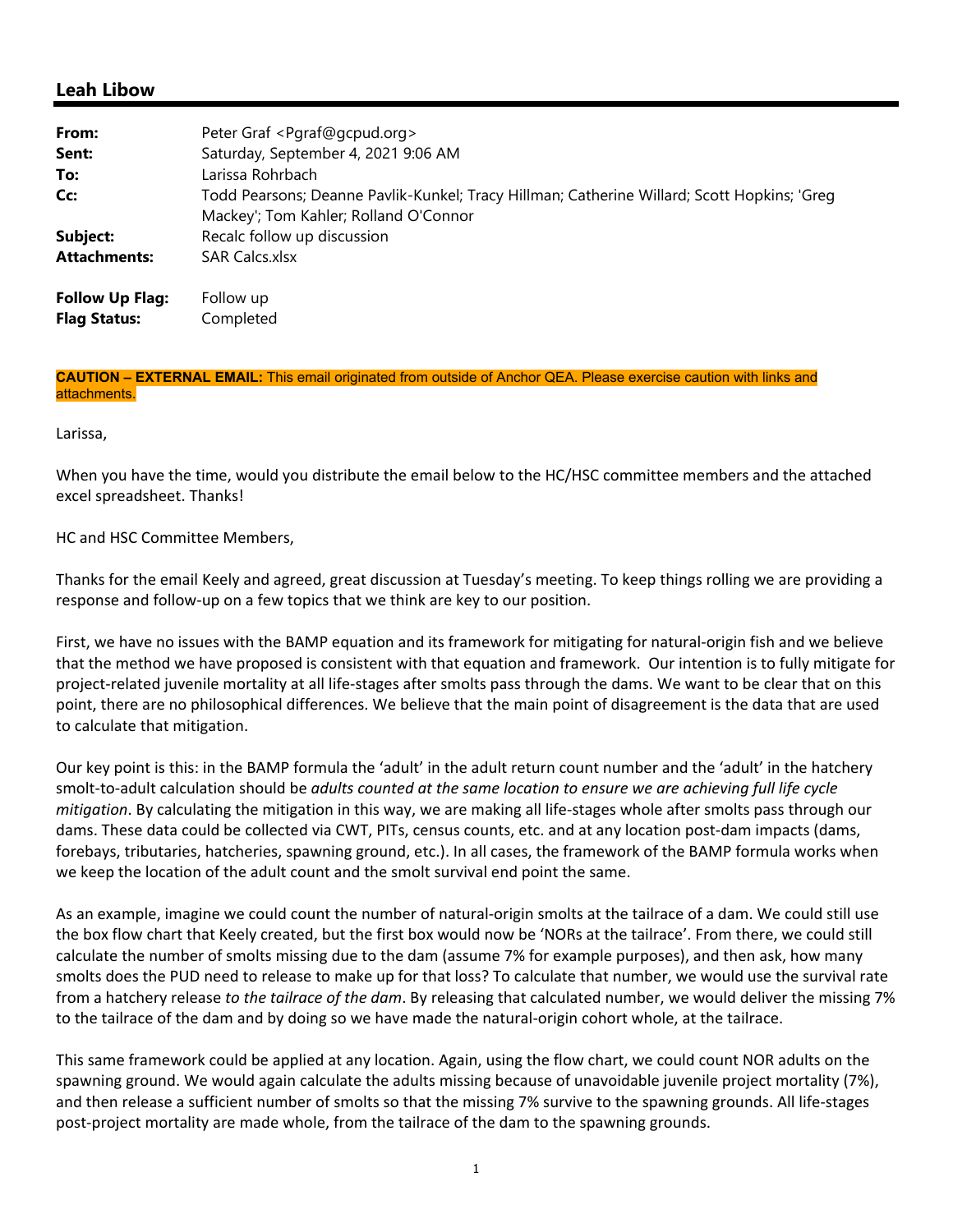In all cases the framework remains consistent; count how many are there, calculate how many are missing because of unavoidable juvenile project mortality, and then release enough smolts to ensure *enough survive to that location to make up for the loss*. The key is that the count location, and the hatchery smolt‐to‐*fill in the blank* survival location are the same.

Regarding the discussion of 'PUD responsibility', the selection of the dams as the point where we count NORs and calculate SARs has nothing to do with where PUDs mitigation starts or ends. We may have made this issue way more complex than it needs to be by raising that issue. Instead, we are using the dam counts because we believe it is the most parsimonious location to estimate NORs and calculate hatchery smolt‐to‐adult survival rates and thereby ensure we are delivering the correct number of smolts to make up for project related juvenile losses. Again, the location is not as important as the fact the location is consistent between the adult count and SAR calculation.

The BAMP established the initial production numbers and was a starting point for our agreements on hatchery compensation and used the data that were available at the time. The HCPs state that hatchery production levels will be adjusted every 10 years considering methods described in the BAMP. Since the BAMP, we have developed data sources that are able to provide a more accurate estimate of mitigation levels while maintaining the NOR equation and principle of full lifecycle mitigation for unavoidable juvenile project losses. We used those data sources when available at the previous recalculation and in the 2017 coho recalculation. The variables in the BAMP equation are adult counts and hatchery smolt-to-adult survival. Those variables have not changed.

Lastly, we believe that debate on CWTs vs PITs is secondary to the issue described above. For calculating SARs both have biases (likely low for both), and in the absence of PITs, CWTs may be the only option and can work suitably well as 'plug numbers' and conversely in the absence of CWTs (i.e., for the most recent years used for the recalc dataset and for steelhead) PITs may be the only option. Either way, before we tackle CWTs vs. PITs let's try to resolve the issue above.

We too encourage the review of the relevant documents, and hopefully this email will help put into perspective how we are interpreting those documents. We also would encourage a careful review of the document that was distributed on Tuesday where a lot of the detail behind our thinking is described. Finally, we have attached a simple spreadsheet tool that uses the BAMP equation and shows how a linkage between the count location and SAR location results in the same mitigation number.

Talk to you all soon,

PUD committee members